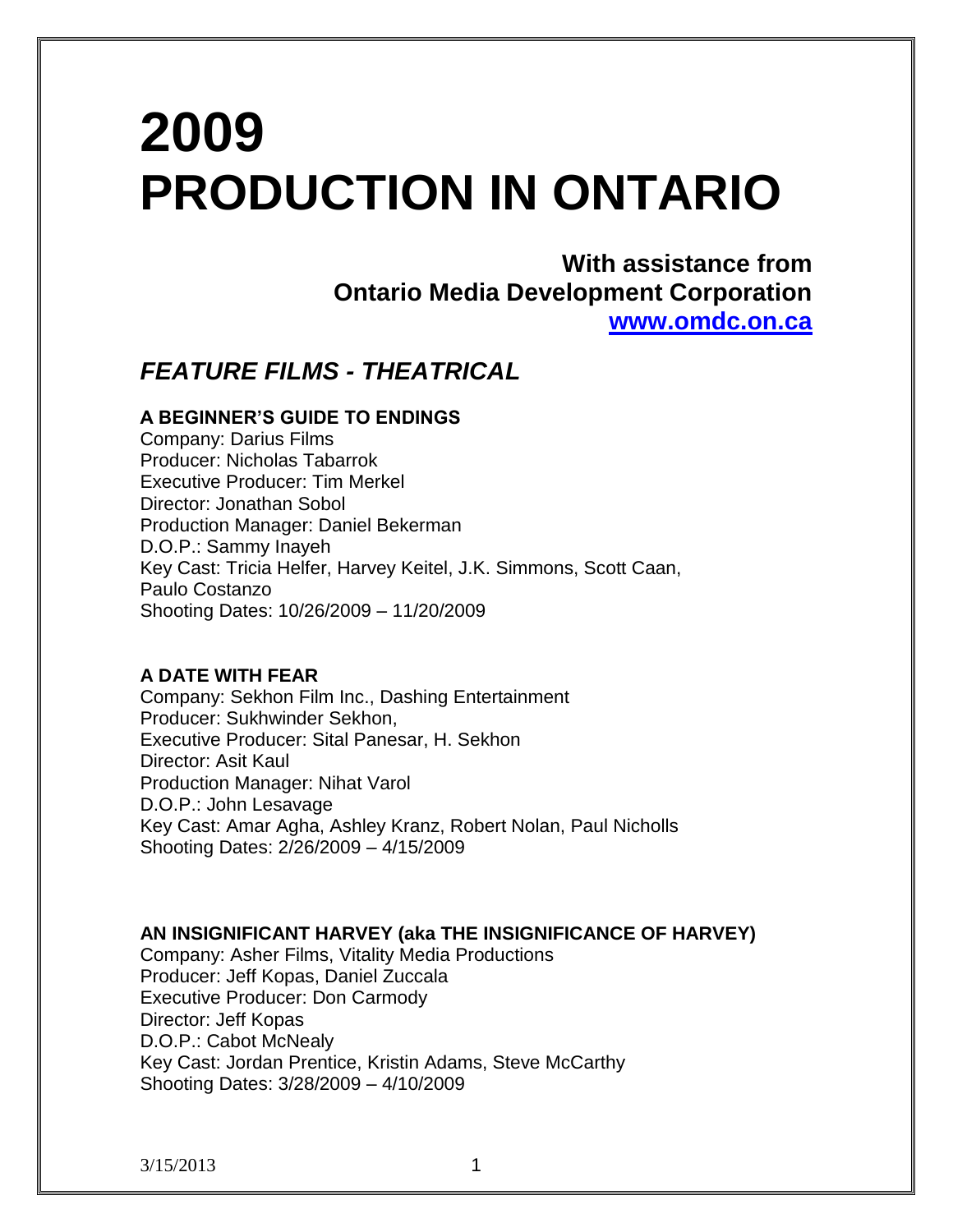# **BEAT THE WORLD**

Company: Inner City Films Producer: Amos Adetuyi, Robert Adetuyi Executive Producer: Benedict Carver Co-producer: Tom Adetuyi Director: Robert Adetuyi Production Manager: Hartley Gorenstein D.O.P.: Hubert Taczanowski Key Cast: Chase Armitage, Matthew G. Taylor Shooting Dates: 9/28/2009 – 11/2/2009

# **CASINO JACK & THE UNITED STATES OF MONEY**

Company: Rollercoaster Entertainment, Metropolitan (MTA), Producer: Bill Marks, *Alex Gibney, Alison Ellwood, Zena Barakat* Executive Producer: *Jeff Skoll, Diane Weyermann, Benjamin Goldhirsh, Mark Cuban, Todd Wagner, Bill Banowsky* Director: Alex Gibney Production Manager: D.J. Carson D.O.P.: *Maryse Alberti* Key Cast: Kevin Spacey, Kelly Preston, Rachel Lefevre Shooting Dates: 5/23/2009 – 6/28/2009

# **CHLOE**

Company: Sony Pictures Classics, Studio Canal, The Montecito Picture Co. Producer: Simone Urdl, Jennifer Weiss, Ivan Reitman Executive Producer: Daniel Dubiecki, Ron Halpern, Tom Pollock, Jason Reitman Director: Atom Egoyan Production Manager: Stephen Traynor D.O.P.: Paul Sarossy Key Cast: Julianne Moore, Liam Neeson Shooting Dates: 2/9/2009 – 3/27/2009

# **DEATH WARRIOR**

Company: BUCK Productions, Lions Gate Producer: Sean Buckley, Jim Fotheringham Executive Producer: Barry Brooker, Tim Brown, Alan B. Bursteen, Hector Echavarria, Stan Wertlieb Co-producer: Joel Burch Director: Bill Corcoran Production Manager: Daniel Bekerman D.O.P.: Curtis Peterson Key Cast: Hector Echavarria Shooting Dates: 3/6/2009 – 3/24/2009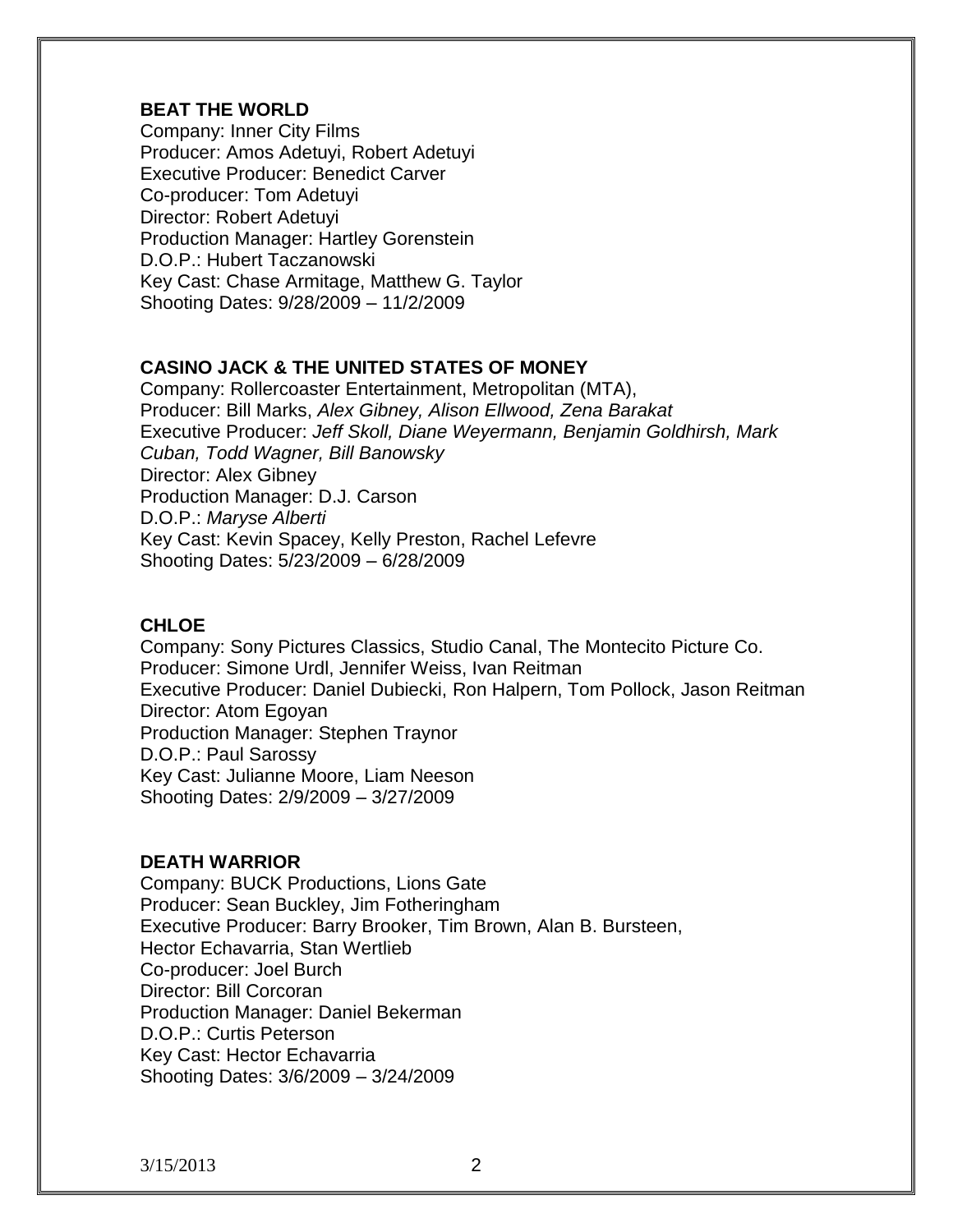### **DEVIL**

Company: Night Chronicles, Media Rights Capital, Universal Pictures Producer: M. Night Shyamalan Executive Producer: Trish Hofmann, Drew Dowdle, John Erick Dowdle Co-producer: Ashwin Rajan, John Rusk Director: John Erick Dowdle Production Manager: Joseph Boccia D.O.P.: Tak Fujimoto Key Cast: Chris Messina Shooting Dates: 10/26/2009 – 12/16/2009

# **LONGFELLOW**

Company: Dviant Films Producer: Luca Matrundola Executive Producer: Julien Favre, Ted Hope, Pascal Vaguelsy Co-producer: Laurence Kaufmann Director: Martin Donovan Production Manager: Bill Marks D.O.P.: Julie Kirkwood Key Cast: Olivia Williams, Katherine Helmond, Eileen Ryan Shooting Dates: 11/30/2009 – 12/22/2009

#### **NEXUS**

Company: Caged Animal Films Producer: Grace Kosaka Executive Producer: Co-producer: Anna Lee Director: Neil Coombs Production Manager: Mylene Chalifoux D.O.P.: Neil Coombs Key Cast: Grace Kosaka Shooting Dates: 8/18/2009 – 9/4/2009

# **OLIVER SHERMAN**

Company: The Film Works, Mongrel Media Producer: Eric Jordan, Paul Stephens Director: Ryan Redford Production Manager: Dave Clement D.O.P.: Antonio Calvache Key Cast: Garret Dillahunt,Molly Parker, Donal Logue Shooting Dates: 10/13/2009 – 11/11/2009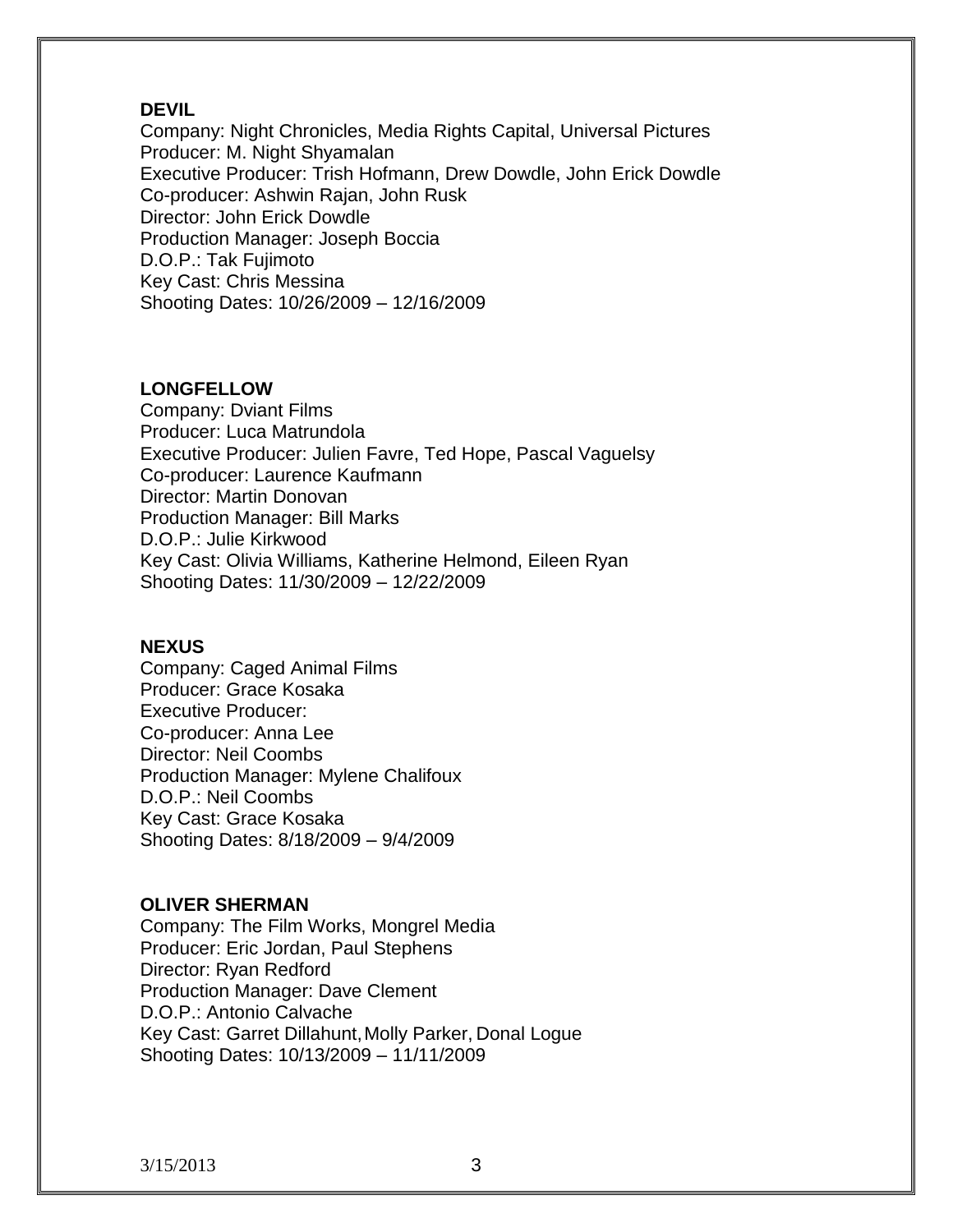# **PHASE ONE**

Company: Encanto Entertainment, Deco Entertainment, NuttHouse Moving Pictures Company Producer: Chris Chesser, Karen Glasser, David S. Ward, Brandon Nutt Co-producer: Chase Hudson Director: Eric M. Wostenberg Production Manager: Marc Dassas D.O.P.: Vinit Borrison Key Cast: Mircea Monroe, Joe Pingue, John Bregar, Rik Young Shooting Dates: 11/8/2009 – 12/5/2009

# **RESIDENT EVIL: AFTERLIFE**

Company: Impact Pictures, Constantin Film Produktion, Screen Gems Producer: Don Carmody, Jeremy Bolt, Robert Kulzer Executive Producer: Victor Hadida, Martin Moszkowicz Director: Paul W. S. Anderson Production Manager: Ronald Gilbert D.O.P.: Glen MacPherson Key Cast: Milla Jovovich, Wentworth Miller, Ali Larter, Kim Coates, Shawn Roberts, Spencer Locke Shooting Dates: 9/23/2009 – 12/22/2009

# **SAW VI**

Company: Maple Pictures, Twisted Pictures Producer: Marc Burg, Oren Koules Executive Producer: Dan Heffner Co-producer: Troy Begnaud Director: Kevin Greutert Production Manager: Kym Crepin D.O.P.: David A. Armstrong Key Cast: Tobin Bell Shooting Dates: 3/30/2009 – 5/11/2009

# **SCOTT PILGRIM VS THE WORLD**

Company: Universal Pictures, Big Talk Productions, Closed on Mondays Entertainment, Marc Platt Productions Producer: Marc Platt, Nira Park, Eric Glitter, Edgar Wright Executive Producer: Ronaldo Vasconcellos, J. Miles Dale, Scott Stuber, Jeff Kirschenbaum Co-producer: Steven V. Scavelli, Lisa Glitter Director: Edgar Wright Production Manager: Dennis Chapman D.O.P.: Bill Pope Key Cast: Michael Cera Shooting Dates: 3/2/2009 – 7/3/2009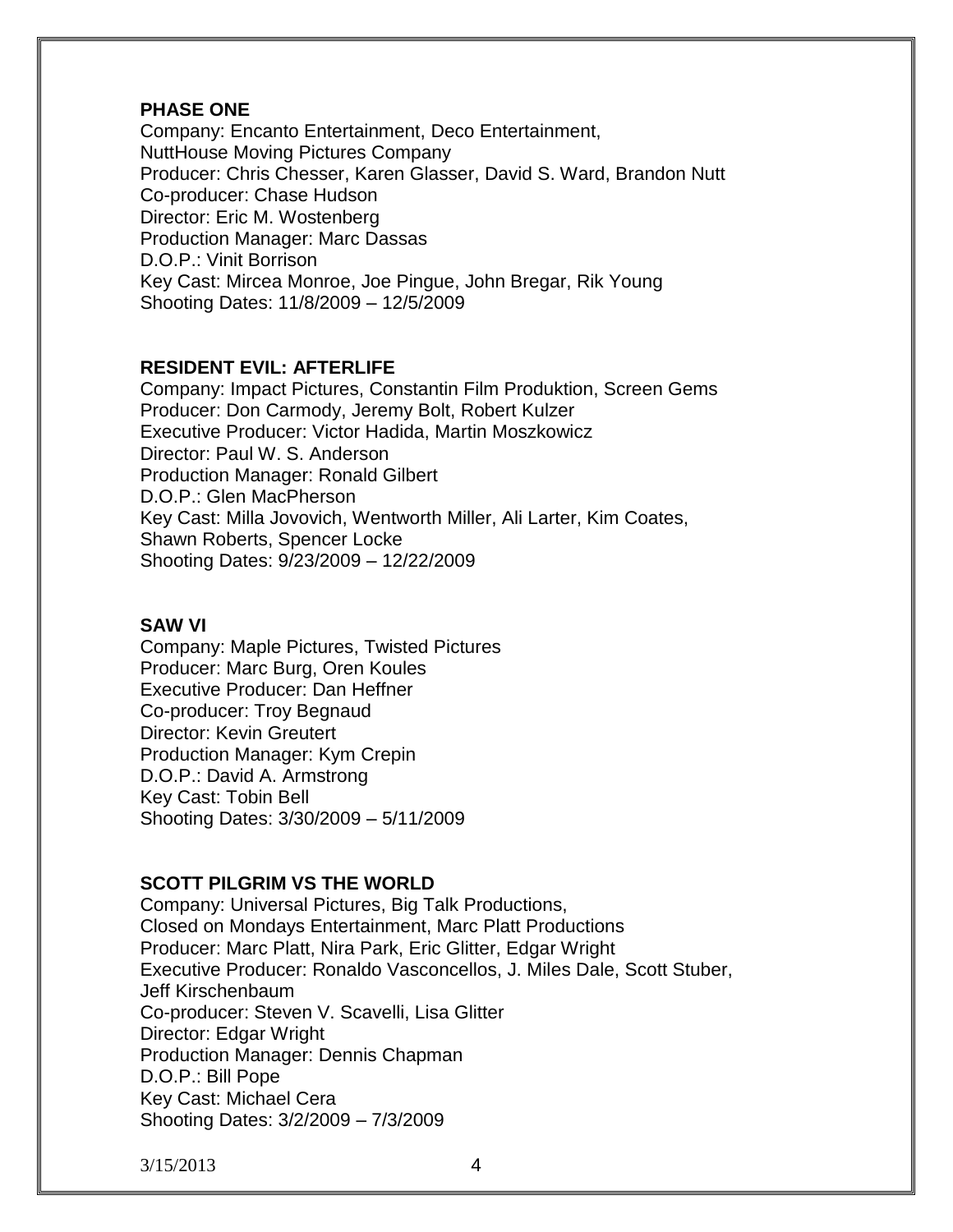# **SMALL TOWN MURDER SCENES**

Company: 3 Legged Dog Films, Resolute Films and Entertainment Producer: Ed Gass-Donnelly, Lee Kim Director: Ed Gass-Donnelly Production Manager: Szonja Jakovits D.O.P.: Brendan Steacy Key Cast: Martha Plimpton, Peter Stormare, Jill Hennessy Shooting Dates: 10/12/2009 – 11/16/2009

# **THE DOGFATHER**

Company: Dogfather Film Corp, Big Shoot Productions Producer: Richard Boddington, Russell Scalise Executive Producer: Michael Hamilton-Wright Director: Richard Boddington Production Manager: Sam Jephcott D.O.P.: Denis Maloney Key Cast: Chris Parnell Shooting Dates: 7/13/2009 – 8/7/2009

# **THE LOVE CHILD OF ANDY WARHOL AND YOKO ONO**

Company: Alcina Pictures Producer: Paul Barkin, Larissa Giroux Director: Risa Bramon Garcia Production Manager: Paula Devonshire D.O.P.: Derek Rogers Key Cast: Rebecca Romijn, Donald Sutherland Shooting Dates: 3/23/2009 – 5/6/2009

# **THE SHRINE**

Company: Brookstreet Pictures Producer: J. Michael Dawson Executive Producer: Trevor Matthews Director: Jon Knautz Production Manager: Justin Kelly D.O.P.: James Griffith Key Cast: Cindy Sampson, Aaron Ashmore, Meghan Heffern, Laura DeCarteret, Trevor Matthews Shooting Dates: 8/10/2009 – 9/12/2009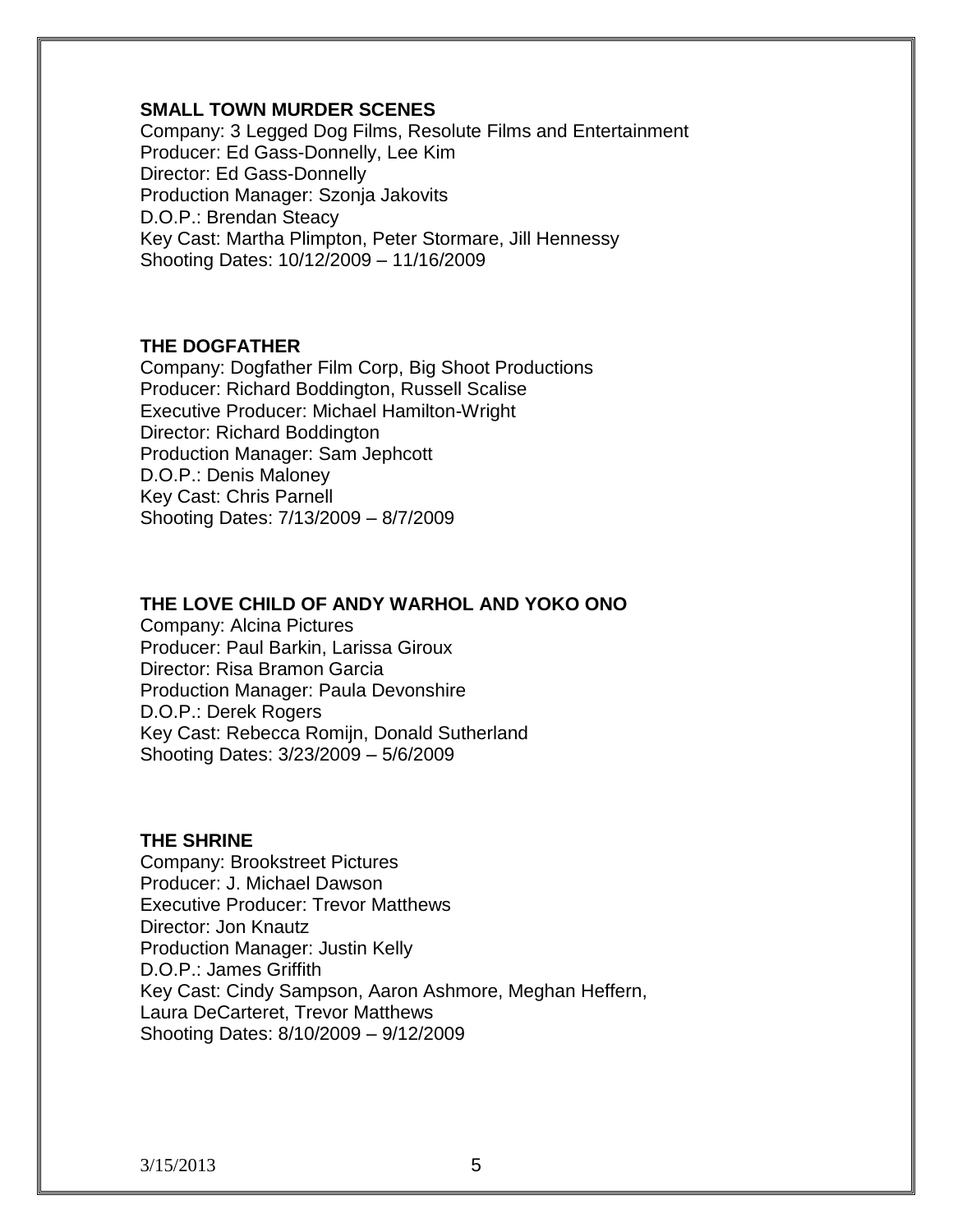### **UNRIVALED (aka: King of the Cage)**

Company: BUCK Productions, Lions Gate Producer: Sean Buckley, Joel Burch Executive Producer: Barry Brooker, Tim Brown, Alan B. Bursteen, Hector Echavarria, Stan Wertlieb Director: Warren P. Sonoda Production Manager: Chris Pavoni D.O.P.: Sammy Inayeh Key Cast: Hector Echavarria Shooting Dates: 8/25/2009 – 9/11/2009

# *MOVIE-OF-THE-WEEK / PAY FEATURE*

# **AT RISK & THE FRONT**

Company: Lifetime Television Producer: Damian Ganczewski Executive Producer: Stanley M. Brooks Director: Tom McLoughlin Production Manager: Whitney Brown D.O.P.: Alwyn Kumst Key Cast: Andie MacDowell, Daniel Sunjata Shooting Dates: 7/20/2009 – 9/9/2009

#### **CAMP ROCK: THE FINAL JAM**

Company: Walt Disney Productions, Alan Sacks Productions Producer: Kevin Lafferty Executive Producer: Alan Sacks Director: Paul Hoen Production Manager: Victoria Harding D.O.P.: David A. Makin Key Cast: Joe Jonas, Nick Jonas, Kevin Jonas, Demi Lovato Shooting Dates: 9/3/2009 – 10/16/2009

# **CLARK ROCKEFELLER**

Company: Sony Pictures Television Producer: Edithe Swensen, John M. Eckert Executive Producer: Ilene Kahn Power, Judith Verno Co-producer: Mikael Salomon Director: Mikael Salomon Production Manager: John Eckert D.O.P.: John Dyer Key Cast: Erik McCormack Shooting Dates: 10/19/2009 – 11/15/2009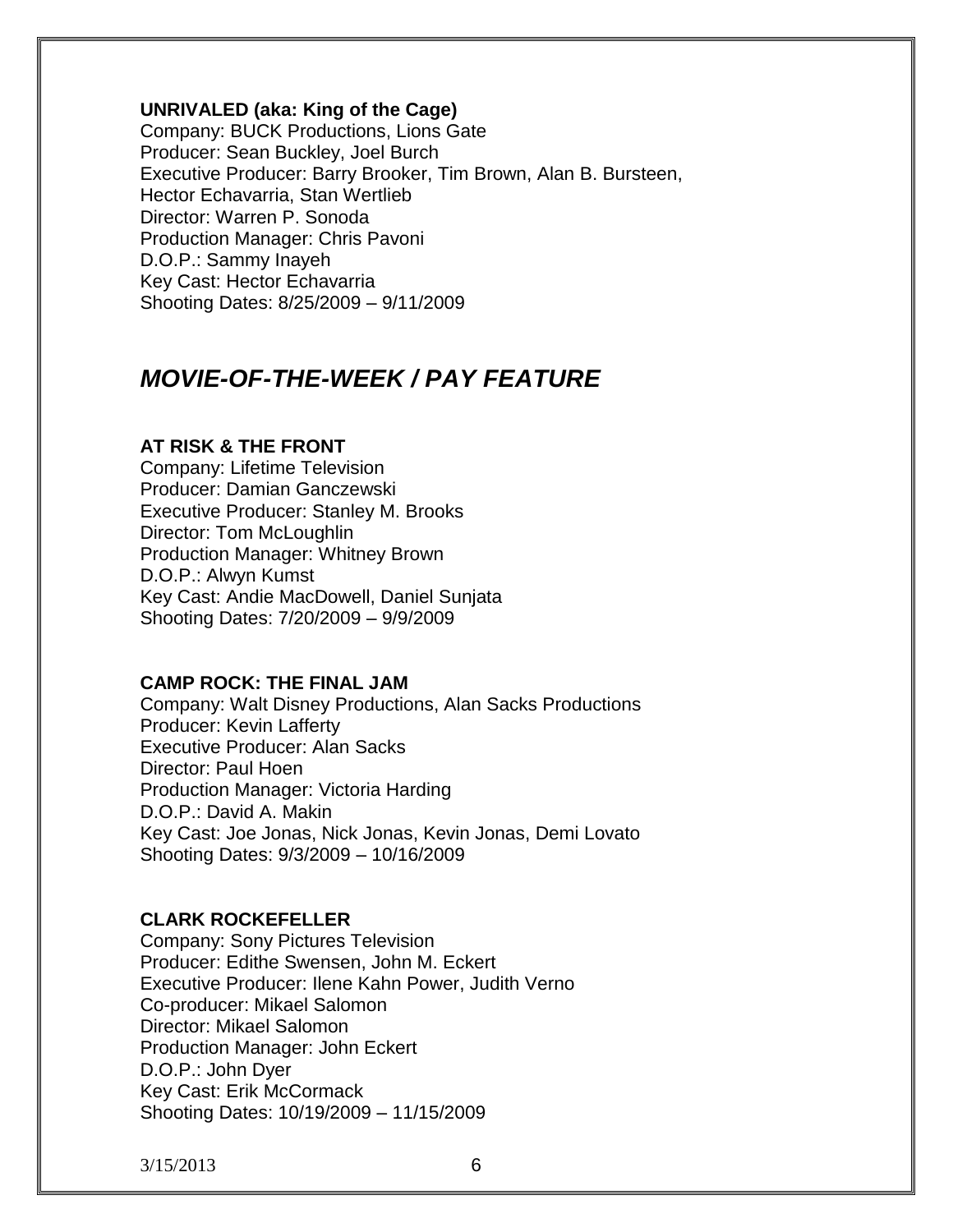### **DOUBLE WEDDING**

Company: Lifetime Network Producer: Steve Solomos Executive Producer: Darlene Mowry Director: Craig Price Production Manager: Deborah Marks D.O.P.: John Berrie Key Cast: Tia Mowry, Tamera Mowry Shooting Dates:9/12/2009 – 10/2/2009

# **FAIRFIELD ROAD**

Company: QVF Productions, Hallmark Channel Producer: Susan Murdoch Executive Producer: Gerald W. Abrams Director: David Weaver Production Manager: David Till D.O.P.: Boris Mojsovski Key Cast: Jesse Metcalfe Shooting Dates: 10/19/2009 – 11/10/2009

# **FAMILY GATHERING**

Company: Chesler/Perlmutter Productions, Hallmark Channel Producer: Robert Vaughn Executive Producer: Lewis Chesler, David Perlmutter Co-producer: Marek Posival Director: John Bradshaw Production Manager: Marek Posival D.O.P.: Russ Goozee Key Cast: Harry Hamlin, Natasha Henstridge Shooting Dates: 9/2/2009 – 9/25/2009

# **HARRIET THE SPY: BLOG WARS**

Company: CBC, Disney Channel Producer: Jonathan Hackett Executive Producer: Vince Commisso, Steve Jarosz, Wendy Moss, Natalie Osborne, Nancy Steingard Director: Ron Oliver Production Manager: B.E. Sharp D.O.P.: Alwyn Kumst Key Cast: Jennifer Stone, Wesley Morgan Shooting Dates: 11/9/2009 – 12/4/2009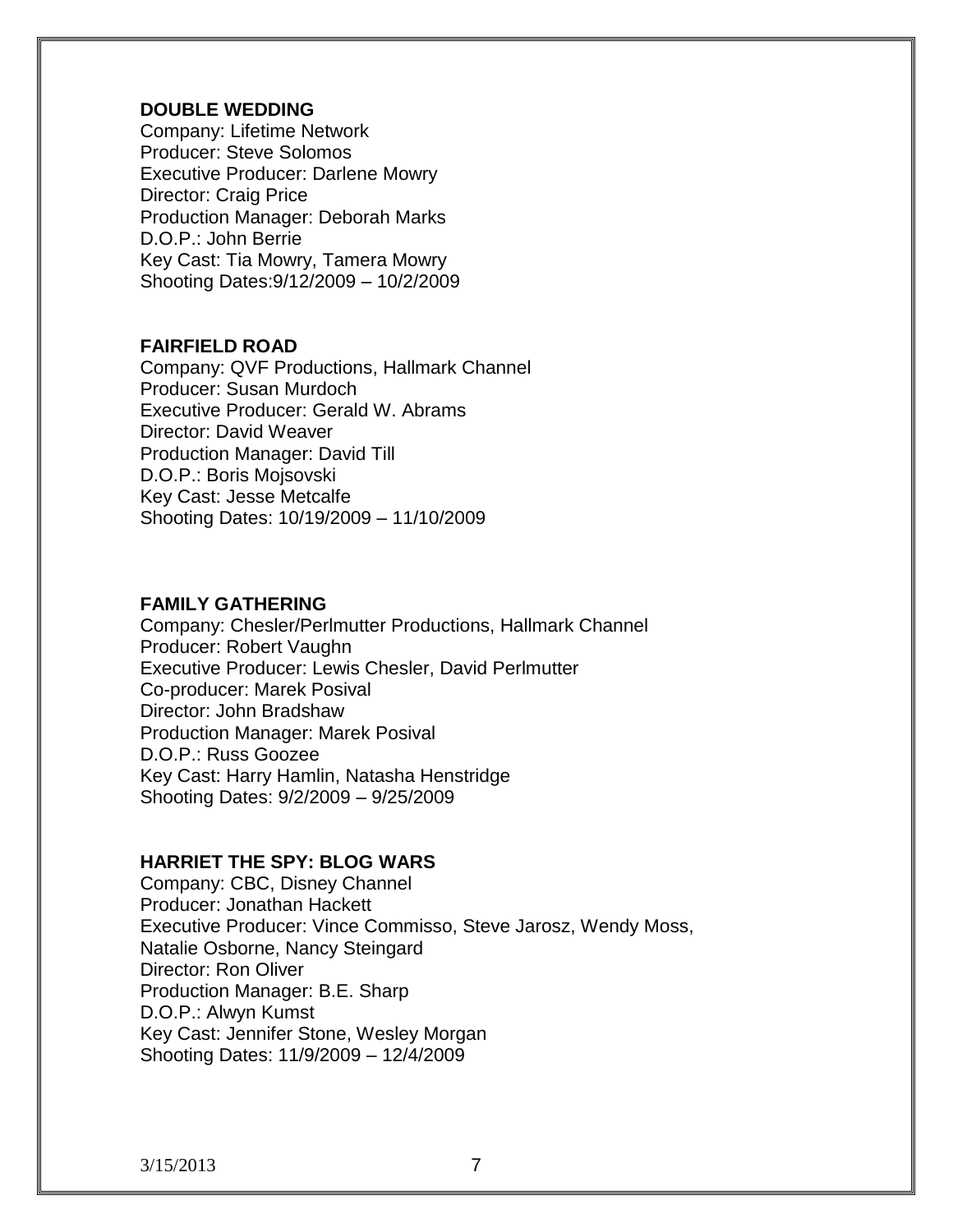# **MADE … THE MOVIE**

Company: E1 Entertainment, MTV Networks Producer: Travey Boulton, Chris Danton Executive Producer: Ira Pincus, John Morayniss Director: Samir Rehem Production Manager: Victoria Woods D.O.P.: Brendan Steacy Key Cast: Ashley Leggat Shooting Dates: 11/30/2009 – 12/18/2009

# **THE GOOD WITCH'S GIFT (aka: THE GOOD WITCH'S WEDDING)**

Company: Whizbang Films, Hallmark Channel Producer: Andrea Raffaghello Executive Producer: Frank Siracusa, Orly Adelson, Jonathan Eskanas Director: Craig Pryce Production Manager: Andrea Raffaghello D.O.P.: John Berrie Key Cast: Catherine Disher, Chris Potter Shooting Dates: 11/4/2009 – 11/24/2009

### **THE LOIS WILSON STORY**

Company: CBS Television Network, Hallmark Hall of Fame Producer: Terry Gould Executive Producer: John Morayniss, Ira Pincus, Brent Shields Director: John Kent Harrison Production Manager: Michael Wray D.O.P.: Miroslaw Baszak Key Cast: Winona Ryder, Barry Pepper, Ellen Dubin Shooting Dates: 11/6/2009 – 12/8/2009

### **THE NATIONAL TREE**

Company: Hallmark Entertainment Producer: David Till Executive Producer: Gerald W. Abrams, Caldecot Chubb, Patricia Curmi, Susan Murdoch Director: Graeme Campbell Production Manager: David Till D.O.P.: François Dagenais Key Cast: Andrew McCarthy, Evan Williams, Kari Matchett, Paula Brancati Shooting Dates: 3/16/2009 – 4/6/2009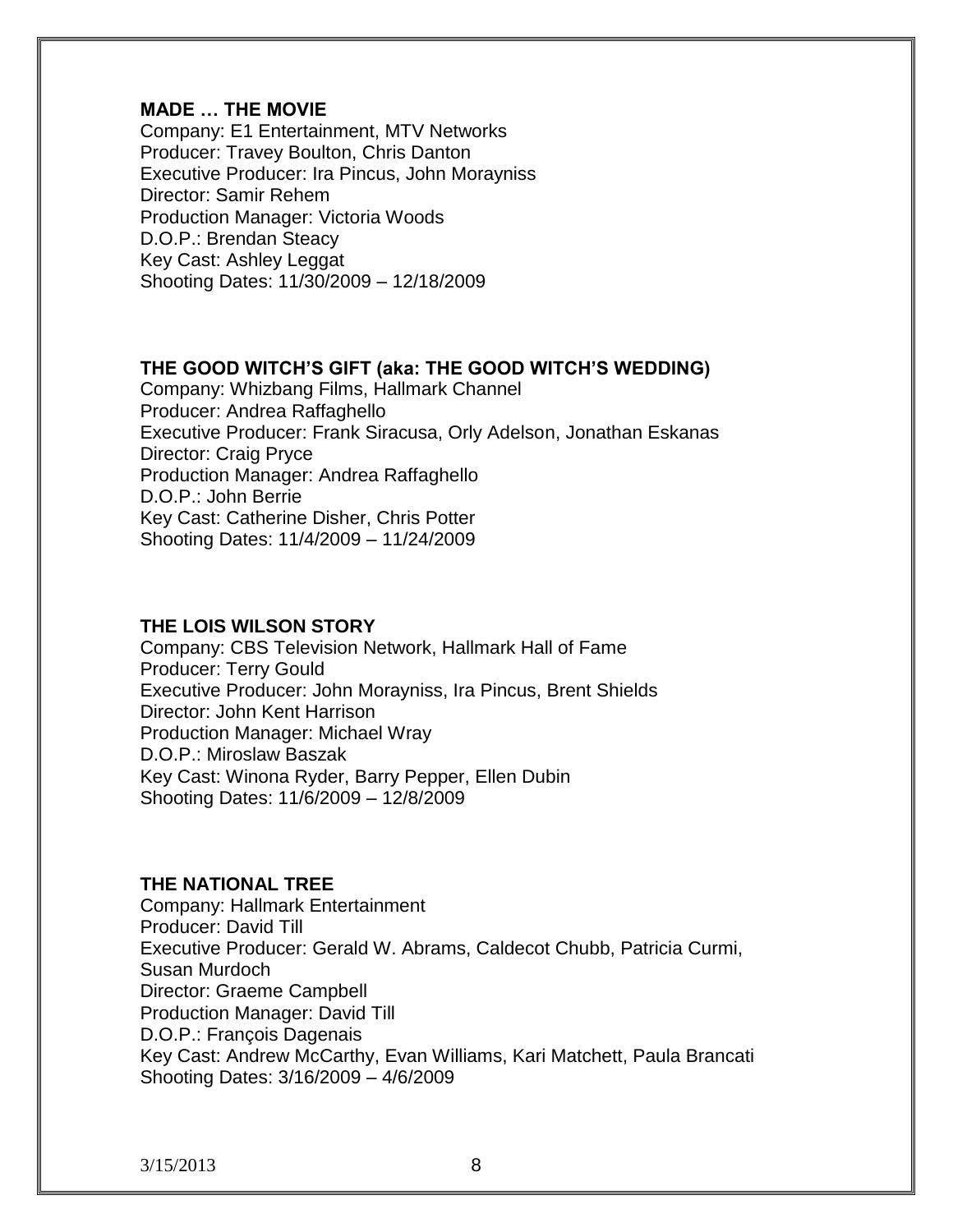# **THE NIGHT BEFORE THE NIGHT BEFORE CHRISTMAS**

Company: Muse Entertainment Enterprises, Hallmark Channel Producer: Steve Solomos Executive Producer: Michael Prupas, Joel S. Rice Director: James Orr Production Manager: Deborah Marks D.O.P.: Peter Benison Key Cast: Rick Roberts, Rebecca Williams, R.D. Reid Shooting Dates: 10/13/2009 – 11/2/2009

# **TURN THE BEAT AROUND**

Company: Protocol Entertainment, MTV Networks Producer: Andrea Raffaghello Executive Producer: Tony Kranz, Steve Levitan, Chris Linn Director: Bradley Walsh Production Manager: Andrea Raffaghello D.O.P.: David Greene Key Cast: Romina D'Ugo, David Giuntoli Shooting Dates: 8/17/2009 – 9/10/2009

# **UNSTABLE**

Company: Automatic Pictures, Muse Entertainment Enterprises, Lifetime Movie Network Producer: Steve Solomos Executive Producer: Michael Prupas, Joel S. Rice, Alison R. Rosenzweig, Irene Litinsky Director: Don McBrearty Production Manager: Andrea Raffaghello D.O.P.: John Berrie Key Cast: David Alpay, Shiri Appleby Shooting Dates: 2/19/2009 – 3/14/2009

# **VACATION WITH DEREK**

Company: Shaftesbury Films, Disney Channel Producer: Suzanne French, Daphne Ballon, Stephen Montgomery Executive Producer: Christine Jennings, Scott Garvie Director: Michael G. McGowan Production Manager: Stephen Montgomery D.O.P.: Gerald Packer Key Cast: Ashley Leggat, Michael Seater Shooting Dates: 9/13/2009 – 10/5/2009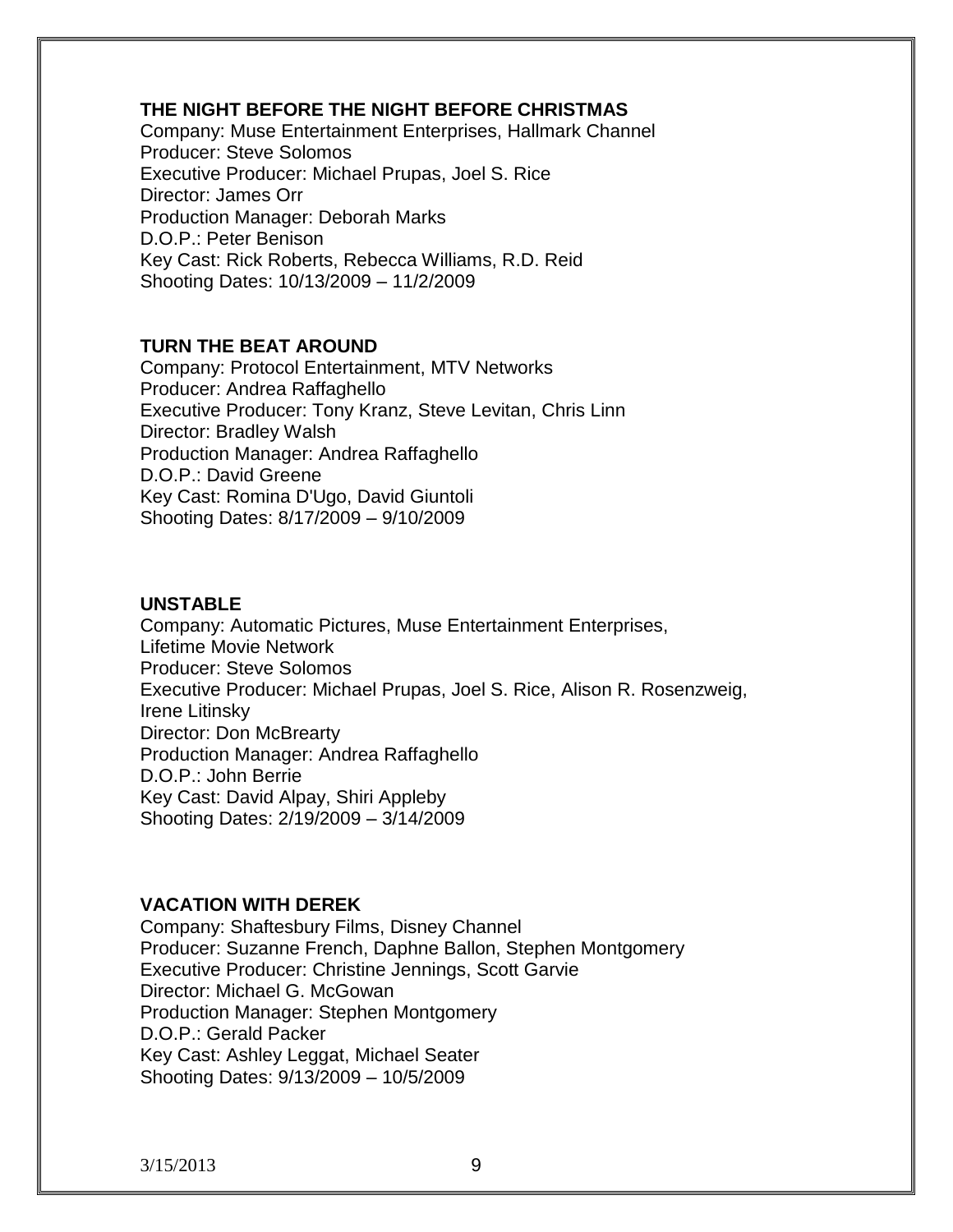### **WILD GIRL**

Company: Muse Entertainment Enterprises, Hallmark Channel Producer: Steve Solomos Executive Producer: Joel S. Rice, William Stuart Director: Don McBrearty Production Manager: Bill Marks D.O.P.: Peter Benison Key Cast: Brian Austin Green, Andrew Gillies Shooting Dates:8/29/2009 – 9/22/2009

# *MINI-SERIES*

# **EVERYTHING SHE EVER WANTED**

Company: Darius Films, Lifetime Television Producer: Nicholas Tabarrok Executive Producer: Stanley M. Brooks, Jim Head Director: Peter Svatek Production Manager: Victoria Harding D.O.P.: Mathias Herndl Key Cast: Gina Gershon, Tom Barnett Shooting Dates: 3/16/2009 – 4/24/2009

# **TOO LATE TO SAY GOODBYE**

Company: Darius Films, Lifetime Television Producer: Nicholas Tabarrok Executive Producer: Stanley M. Brooks, Jim Head Director: Norma Bailey Production Manager: Victoria Harding D.O.P.: Mathias Herndl Key Cast: Stefanie von Pfetten Shooting Dates: 5/24/2009 – 6/12/2009

# **WINGIN' IT (aka: ANGEL ON CAMPUS)**

Company: Temple Street Productions, Family Channel Producer: Noella Nesdoly Executive Producer: Frank Van Keeken Director: Don McCutcheon Production Manager: Noella Nesdoly D.O.P.: Mitchell Ness Key Cast: Dylan Everett, Demetrius Joyette Shooting Dates: 7/6/2009 – 8/28/2009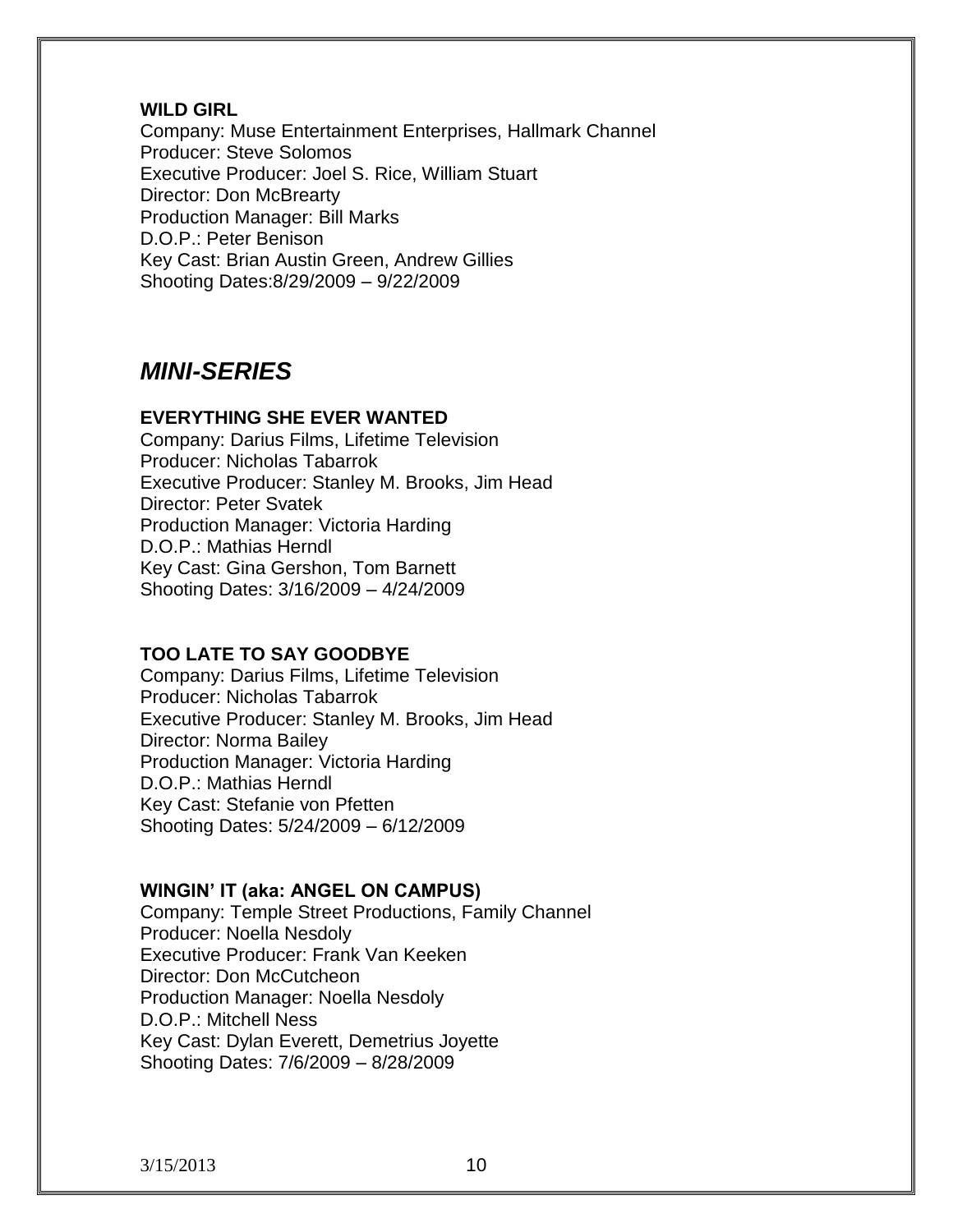# *TV SERIES*

# **AARON STONE 2**

Company: Shaftesbury Films, Disney XD Producer: Jonathan Hackett Executive Producer: Suzanne French, Bruce Kalish Director: Erik Canuel, Pat Williams, Larry A. McLean Production Manager: Wanda Chaffey D.O.P.: Steve Danyluk Key Cast: Tania Gunadi, Kelly Blatz, David Lambert, J.P. Manoux Shooting Dates: 6/23/2009 – 10/23/2009

# **BEING ERICA**

Company: Temple Street Productions, CBC Producer: Karen McClellan, James Hurst Executive Producer: Ivan Schneeberg, David Fortier, Aaron Martin, Jane Sinyor Director: Chris Grismer, Philip Earnshaw, Holly Dale, Ron Murphy, David Wharnsby, Jeff Woolnough Production Manager: Steve Wakefield D.O.P.: Derick V. Underschultz Key Cast: Erin Karpluk, Michael Riley Shooting Dates: 6/1/2009 – 10/16/2009

# **CRA\$H AND BURN**

Company: Whizbang Films Producer: Thom Pretak Executive Producer: Frank Siracusa, Paul Gross Director: Anne Wheeler, Kari Scogland Production Manager: Ross Leslie D.O.P.: Milan Podsedly Key Cast: Luke Kirby, Caroline Cave Shooting Dates: 7/27/2009 – 12/10/2009

# **DAN FOR MAYOR**

Company: CTV Television Network, Comedy Network Producer: Sue Murdoch Executive Producer: Mark Farrell, Paul Mather, Kevin White Director: Ron Murphy, Brian K. Roberts Production Manager: David Till D.O.P.: Francois Dagenais Key Cast: Fred Ewanuick Shooting Dates: 9/14/2009 – 11/19/2009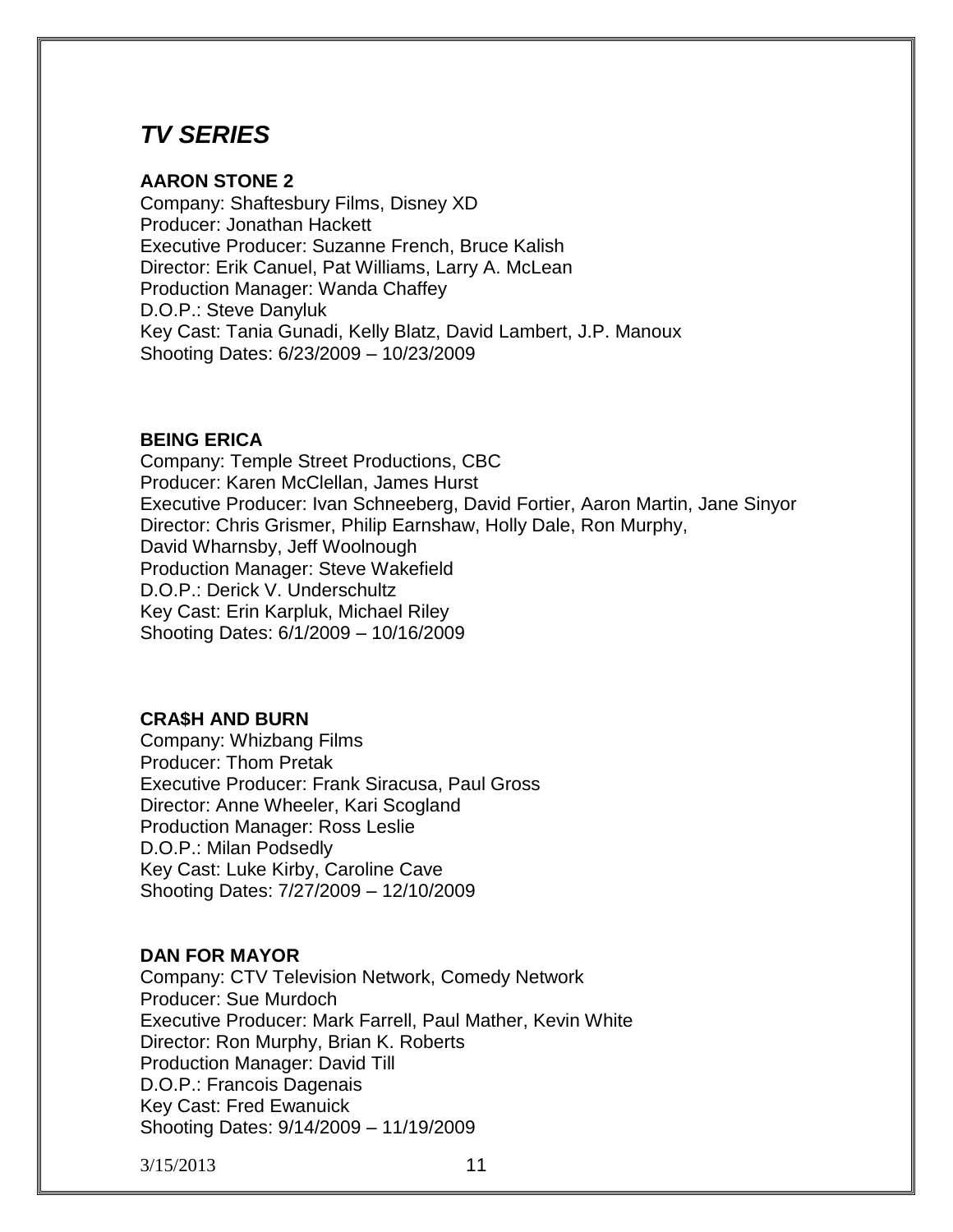### **DEGRASSI: THE NEXT GENERATION 9**

Company: Epitome Pictures, CBC Producer: David Lower Executive Producer: Linda Schuyler, Stephen Stohn Director: Bruce McDonald, Eleanor Lindo, Graeme Campbell, Production Manager: David Lowe D.O.P.: Jim Westenbrink Key Cast: Miriam McDonald, Jamie Johnston, Sarah Barrable-Tishauer Shooting Dates: 5/19/2009 – 10/28/2009

#### **DINO DAN**

Company: Sinking Ship Entertainment Producer: J.J. Johnson, Matthew Bishop Executive Producer: Blair Powers Director: J.J. Johnson Production Manager: Allan Levine D.O.P.: George Lajtai Key Cast: Jason Spevack Shooting Dates: 1/25/2009 – 7/19/2009

# **FLASHPOINT 2**

Company: Pink Sky Entertainment, CTV Producer: John Clavert Executive Producer: Anne Marie La Traverse, Bill Mustos Director: David Frazee, Charles Binamé, Holly Dale, Stephen Surjik, Erik Canuel Production Manager: Anne Marie La Traverse D.O.P.: Stephen Reizes Key Cast: Hugh Dillon Shooting Dates: 1/7/2009 – 8/4/2009

# **HAPPY TOWN**

Company: ABC Studios Producer: Michael Maschio Executive Producer: Josh Appelbaum, André Nemec, Scott Rosenberg Director: Gary Fleder, Darnell Martin Production Manager: Anna Beben D.O.P.: Derick V. Underschultz Key Cast: Sam Neill Shooting Dates: 7/24/2009 – 10/16/2009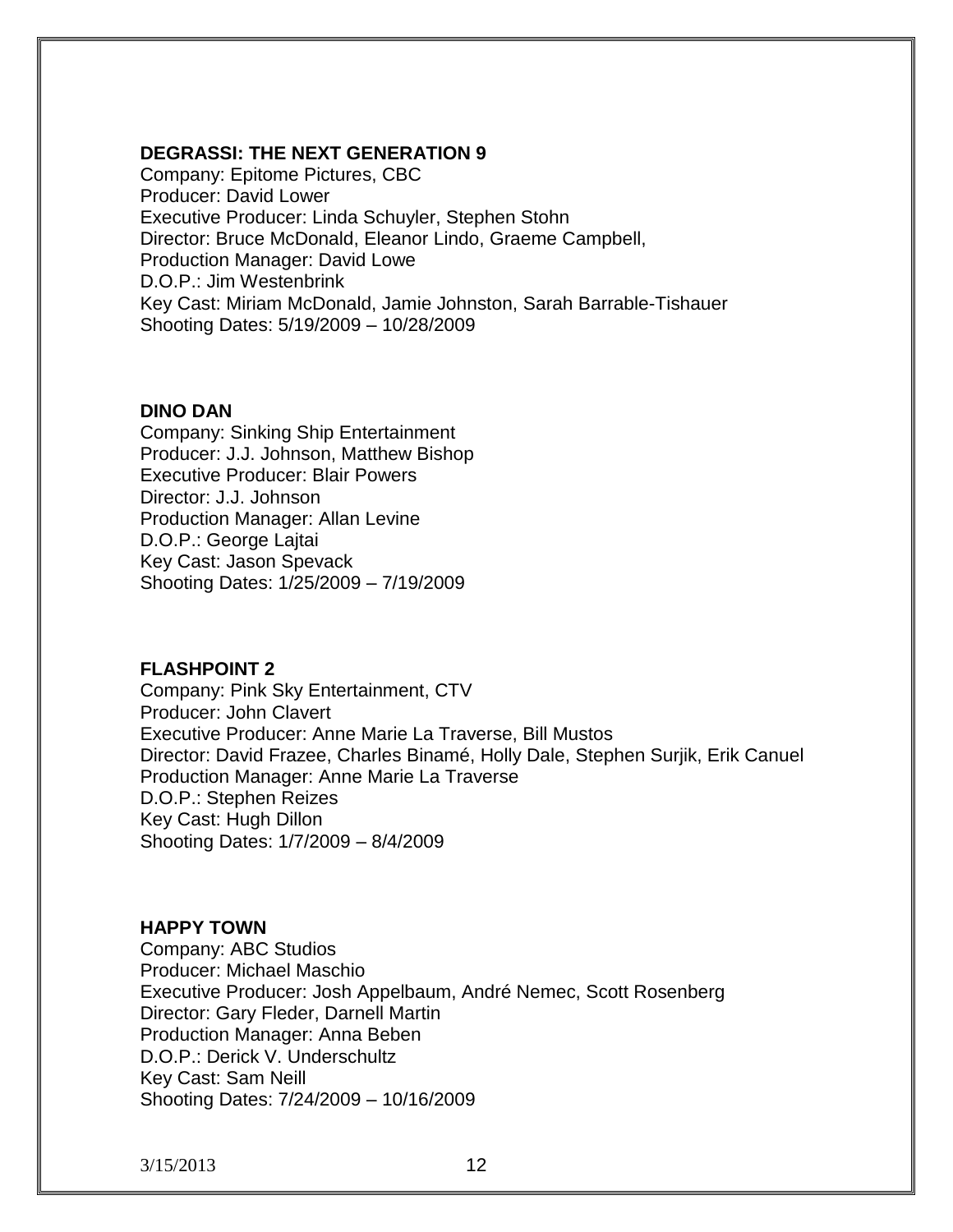### **HOW TO BE INDIE**

Company: Heroic Film Company, Decode Entertainment Producer: Colin Brunton, Jennifer Pun Morrissette Executive Producer: Suzanne Bolch, John May Co-producer: Vera Santamaria Director: Steve Wright, John May, Melanie Orr Production Manager: Colin Brunton D.O.P.: Yuri Yakubiw Key Cast: Melinda Shankar, Marline Yan, Dylan Everett Shooting Dates: 12/8/2008 – 4/27/2009

# **KIDS IN THE HALL: DEATH COMES TO TOWN**

Company: Accent- KITH Productions, CBC Producer: Susan Cavan Executive Producer: Bruce McCulloch Director: Kelly Makin Production Manager: D.J. Carson D.O.P.: Paul Sarossy Key Cast: Dave Foley, Bruce McCulloch, Kevin McDonald, Mark McKinney, Scott Thompson Shooting Dates: 8/17/2009 – 10/7/2009

# **LITTLE MOSQUE ON THE PRAIRIE 4**

Company: CBC Producer: Colin Brunton Executive Producer: Mary Darling, Clark Donnelly Director: Michael Kennedy, Brian K. Roberts, James Allodi, Steve Wright Production Manager: Jim Mauro D.O.P.: Yuri Yakubiw Key Cast: Sheila McCarthy, Carlo Roti Shooting Dates: 5/13/2009 – 9/4/2009

# **LIVING IN YOUR CAR**

Company: The Nightingale Company, Movie Central Network Producer: Debbie Nightingale Executive Producer: Debbie Nightingale, George F. Walker, David Steinberg Director: David Steinberg Production Manager: Norman Denver D.O.P.: Stephen Reizes Key Cast: Kathryn Winslow Shooting Dates: 9/14/2009 – 11/30/2009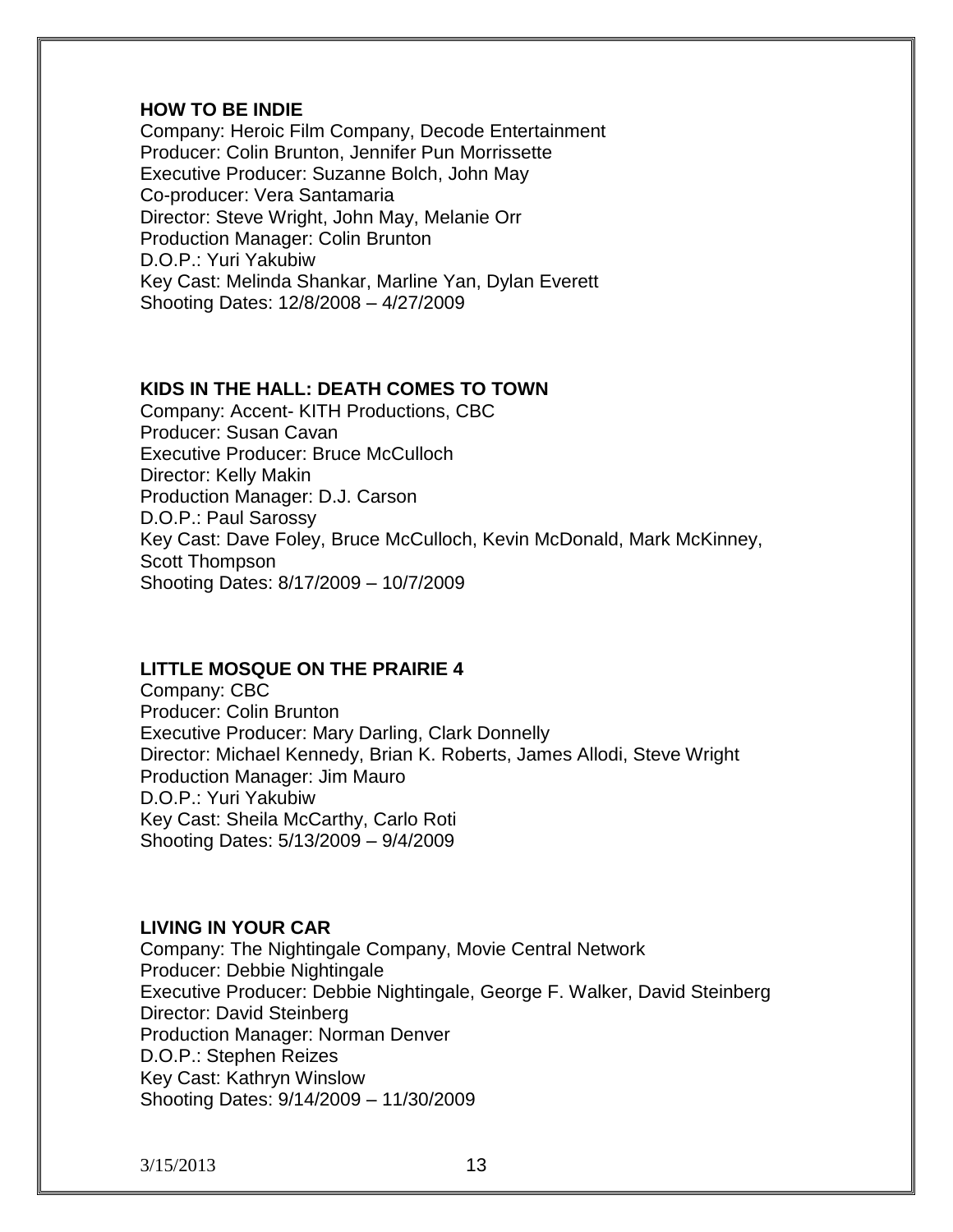# **MAJORITY RULES**

Company: Entertainment One, Teletoon Canada Producer: Chris Danton Executive Producer: Frank Saperstein Director: Craig Price Production Manager: B. E. Sharp D.O.P.: Milan Podsedly Key Cast: Tracy Spiridakos Shooting Dates: 1/12/2009 – 6/1/2009

# **MURDOCH MYSTERIES 3**

Company: Shaftesbury Films, Producer: Shauna Jamison Executive Producer: Christina Jennings, Scott Garvie, Cal Coombs, Noel Hedges Director: Don McBrearty, Laurie Lynd, Harvey Crossland Production Manager: Elizabeth Young D.O.P.: Jim Jeffrey Key Cast: Helene Joy, Thomas Craig, Jonny Harris, Yannick Bisson Shooting Dates: 7/8/2009 – 11/17/2009

# **OVERRULED! (Season 2)**

Company: Shaftesbury Films, Disney Channel Producer: Suzanne French, Laura Harbin Executive Producer: Christina Jennings, Scott Garvie, Jeff Biederman, Jeff Schechter Director: Paul Fox, Jeff King, Michael Mabbott, Craig Pryce, Steve Wright Production Manager: Steve Montgomery D.O.P.: Milan Podsedly Key Cast: Jacob Kraemer Shooting Dates: 3/9/2009 – 4/21/2009

# **PURE PWNAGE**

Company: TV For Noobs Productions, Showcase Producer: Jarett Cale, Geoff Lapaire Executive Producer: Derek Harvie, Ron Mann, Catherine Tait Co-producer: Paula Devonshire Director: Michael Kennedy Production Manager: Jonathan Walker D.O.P.: D. Gregor Hagey Key Cast: Jarett Cale, Geoff Lapaire, Joel F. Gardiner, Melanie Scrofano, Simon Wong Shooting Dates: 10/21/2009 – 12/3/2009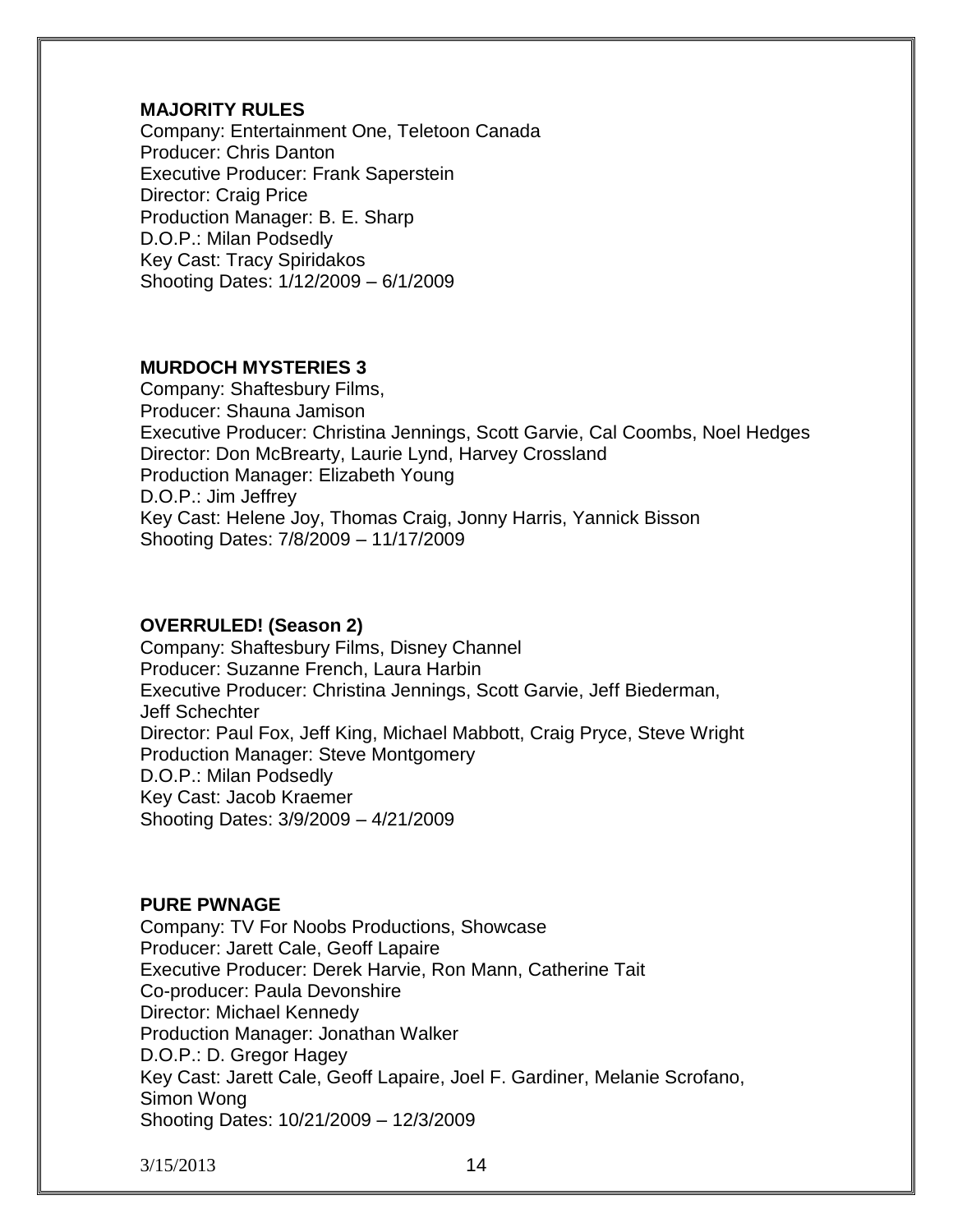# **ROOKIE BLUE (aka: COPPER)**

Company: Thump Inc., ABC Studios Producer: Linda Pope Executive Producer: Ilana Frank, Noreen Halpern Director: Various Production Manager: Armand Leo D.O.P.: David Perrault Key Cast: Missy Peregrym, Gregory Smith, Ben Bass Shooting Dates: 7/13/2009 – 12/1/2009

# **THE BORDER**

Company: Mackerel Pie Pictures, CBC Producer: Brian Dennis Executive Producer: Peter Raymont Co-producer: Greg Nelson Director: John Fawcett, Brett Sullivan, T.W. Peacocke, Eleanor Lindo Production Manager: Maribeth Daley D.O.P.: Gavin Smith Key Cast: James McGowan, Graham Abbey, Jonas Chernick, Mark Wilson, Jim Codrington, Catherine Disher Shooting Dates: 6/1/2009 – 10/15/2009

# **THE BRIDGE**

Company: Barna-Alper Productions, CTV, CBC Producer: Wendy Grean Executive Producer: Adam J. Shully, Craig Bromell Director: John Fawcett, Holly Dale, Helen Shaver Production Manager: James Crouch D.O.P.: Thom Best Key Cast: Aaron Douglas Shooting Dates: 4/19/2009 – 8/12/2009

# **THE LISTENER**

Company: Shaftesbury Films, CTV Producer: Kevin Lafferty Executive Producer: Christina Jennings, William Laurin, Glenn Davis, Russ Cochrane Director: Clément Virgo, Kari Skogland, Stephen Surjik Production Manager: Brian Campbell, Victoria Harding D.O.P.: David Greene, David Moxness, Rudolf Blahacek Key Cast: Craig Olejnik, Colm Feore Shooting Dates: 6/16/2008 – 1/22/2009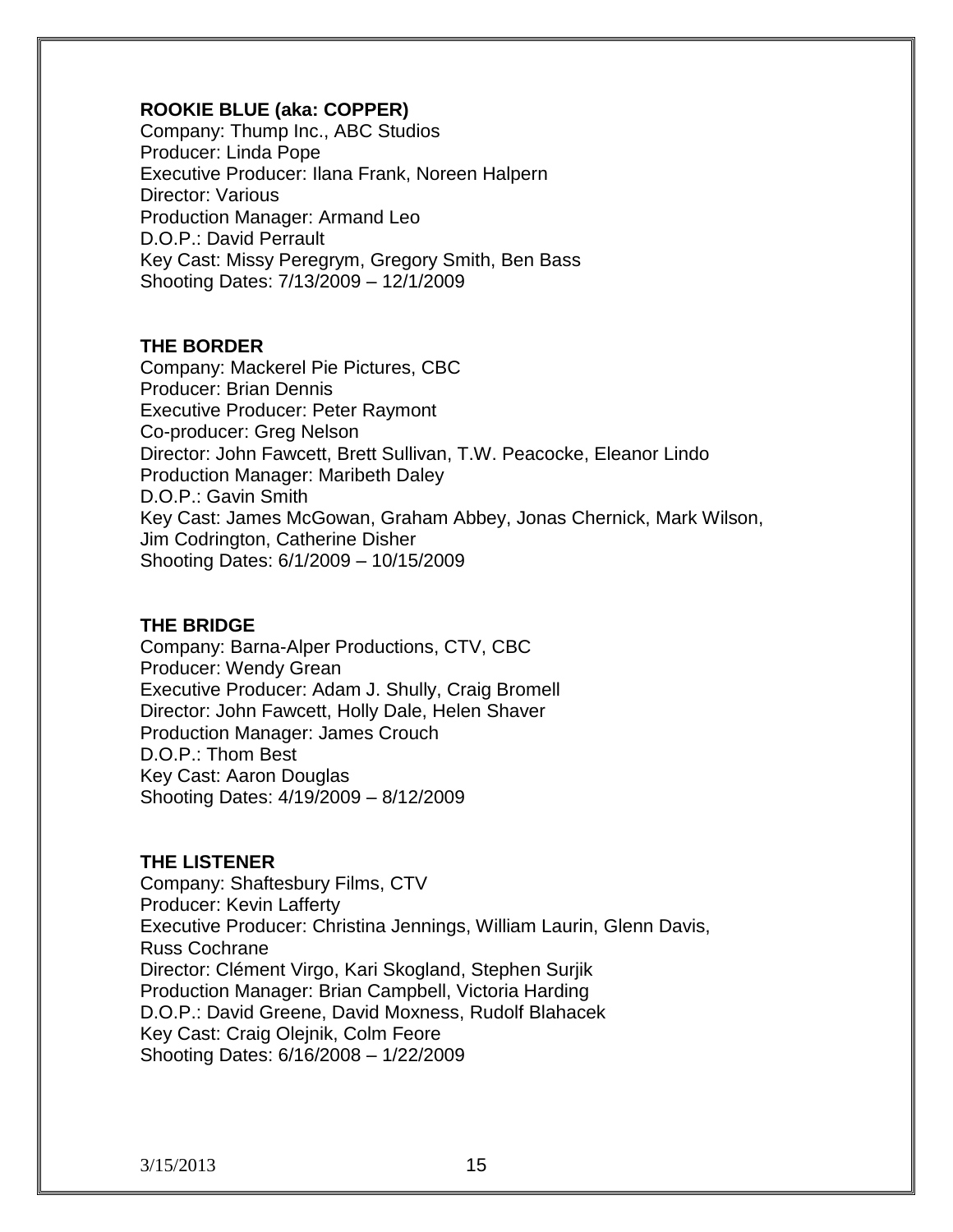# **WAREHOUSE 13**

Company: Universal Cable Productions and Universal Media Studios (UMS) Producer: Mark Winemaker Executive Producer: Jack Kenny Director: Jace Alexander, Vincent Misiano, Stephen Surjik, Michael W. Watkins Production Manager: Ted Miller D.O.P.: Derick V. Underschultz Key Cast: Joanne Kelly, Eddie McClintock, Saul Rubinek Shooting Dates: 2/23/2009 – 6/18/2009

# *PILOT / PILOT PRESENTATION*

# **BACK**

Company: CBS Television Studios, Storyline Entertainment Producer: Lynn Raynor Executive Producer: Neil Meron, Craig Zadan Director: Mark Pellington Production Manager: Michael Wray D.O.P.: Eric Schmidt Key Cast: Skeet Ulrich Shooting Dates: 3/17/2009 – 3/27/2009

# **COVERT AFFAIRS**

Company: Dutch Oven, Universal Cable Productions Producer: Sean Ryerson Executive Producer: Dave Bartis, Doug Liman Director: Tim Matheson Production Manager: Ted Miller D.O.P.: Jamie Barber Key Cast: Piper Perabo Shooting Dates: 9/14/2009 – 10/9/2009

# **HAPPY TOWN**

Company: ABC Studios Producer: Michael Maschio Executive Producer: Josh Appelbaum, André Nemec, Scott Rosenberg Director: Gary Fleder, Darnell Martin Production Manager: Anna Beben D.O.P.: Derick V. Underschultz Key Cast: Sam Neill Shooting Dates: 3/11/2009 – 4/9/2009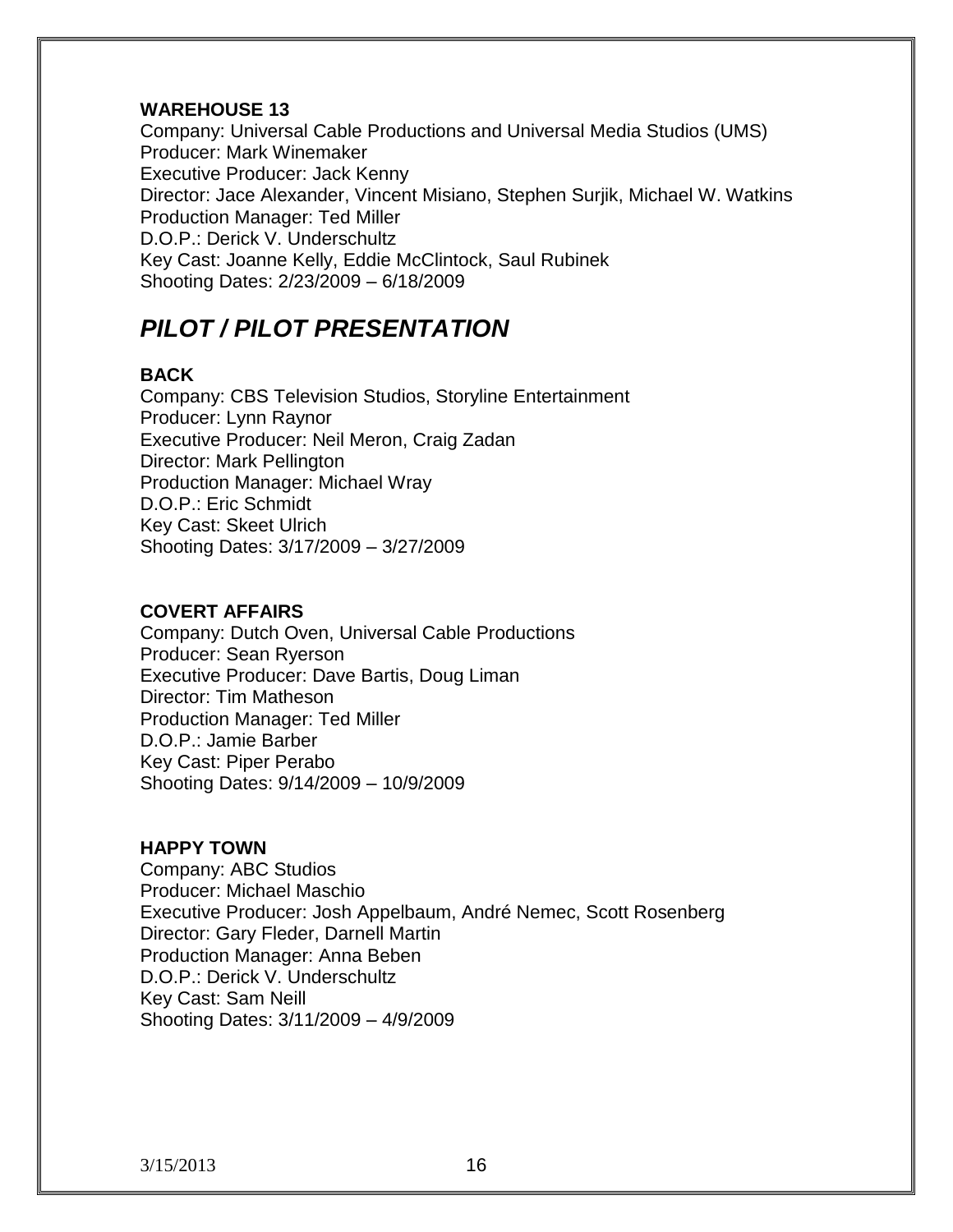# **LOST GIRL**

Company: Prodigy Pictures, Showcase Television Producer: Wanda Chaffey Executive Producer: Jay Firestone Director: John Fawcett Production Manager: Wanda Chaffey D.O.P.: David Greene Key Cast: Ksenia Solo Shooting Dates: 1/26/2009 – 2/6/2009

# **MAGGIE HILL**

Company: 20th Century Fox Television, Imagine Television Producer: Neal Ahern Executive Producer: Stephen Hopkins, Ian Biederman, Brian Grazer, David Nevins Director: Stephen Hopkins Production Manager: Joseph Boccia D.O.P.: Peter Levy Key Cast: Christina Cole, Krista Bridges Shooting Dates: 3/18/2009 – 4/12/2009

# **MEN WITH BROOMS**

Company: Serendipity Point Films, CBC Producer: Kevin Lafferty Executive Producer: Ari Lantos, Paul Mather Director: Brian Roberts Production Manager: Victoria Harding D.O.P.: Rudolf Blahacek Key Cast: Paul Gross Shooting Dates: 12/7/2009 – 12/11/2009

# **RISE UP!**

Company: Shaftesbury Films Producer: Adam Haight Executive Producer: Christina Jennings, Scott Garvie, Peter Meyboom Director: Jeff Beesley Production Manager: Tony Thatcher D.O.P.: Yuri Yakubiw Shooting Dates: 10/12/2009 – 10/25/2009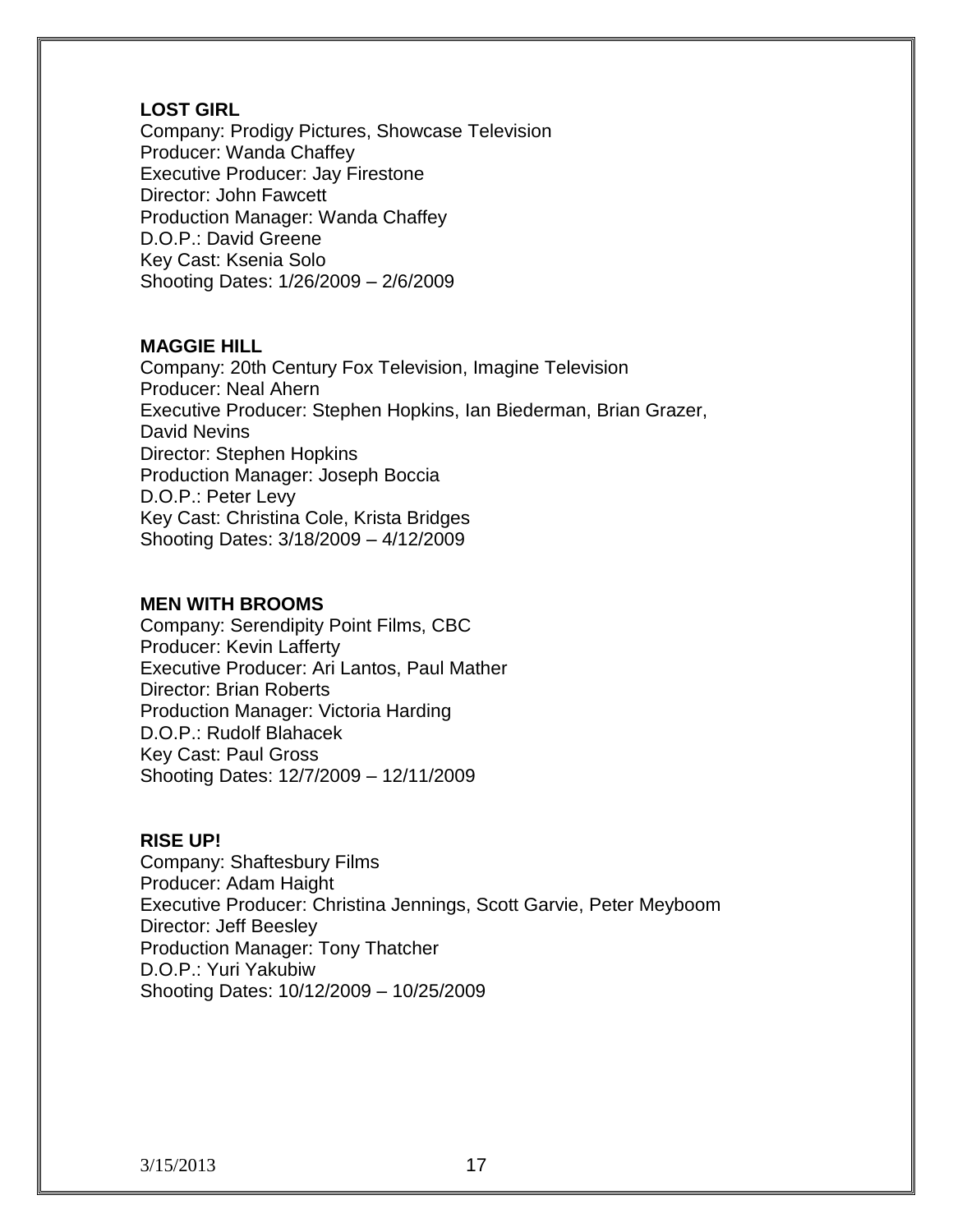# **SINGLE WHITE SPENNY**

Company: Breakthrough Films and TV Producer: Jonathan Walker Executive Producer: Director: David Steinberg Production Manager: Jonathan Walker D.O.P.: Milan Podsedly Key Cast: Spencer Rice, Debra McGrath, Nikki Payne, Dana Puddicombe, Mark Breslin. Shooting Dates: 6/15/2009 – 6/22/2009

# **THE DEALERSHIP**

Company: Vérité Films Producer: Bernard Bourret, Ty Hyland Executive Producer: Jeff Beesley, Robert De Lint, Virginia Thompson, **Andrew Wreggitt** Director: Ken Girotti Production Manager: Marc Dassas D.O.P.: Gerald Packer Key Cast: William Devane, Tricia Helfer Shooting Dates: 3/1/2009 – 4/1/2009

# **UNNATURAL HISTORY**

Company: Warner Horizon Television, Cartoon Network Producer: Carol Trussell Executive Producer: Mikael Salomon, Mike Werb Director: Mikael Salomon Production Manager: Michael Wray D.O.P.: John Dyer Key Cast: Jack Hourigan Shooting Dates: 8/17/2009 – 8/28/2009

# **UNTITLED STEVEN SPIELBERG PILOT**

Company: Dreamworks Television Producer: Cyrus Yavneh, Steven Spielberg Executive Producer: Justin Falvey, Darryl Frank, Robert Rodat Director: Carl Franklin Production Manager: Joseph Boccia D.O.P.: Edward Pei Key Cast: Moon Bloodgood, Seychelle Gabriel, Noah Wyle, Wesley Morgan Shooting Dates: 8/12/2009 – 8/27/2009